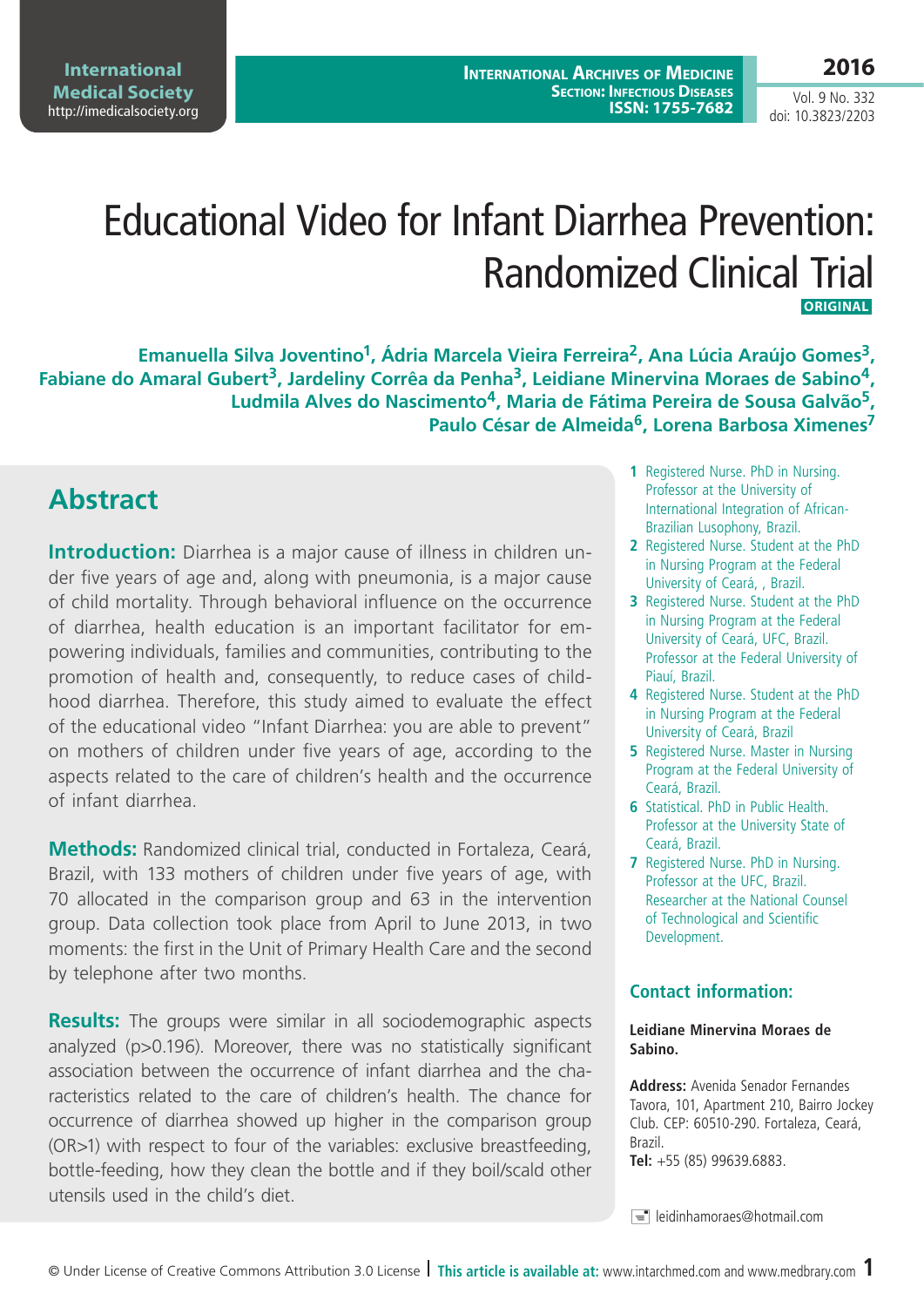Vol. 9 No. 332 doi: 10.3823/2203

**2016**

**Conclusion:** The educational video was effective in promoting the adoption of healthy habits by the mothers and reducing chances of occurrence of infant diarrhea. It is essential that health professionals get to know the mentioned video and that this one guide the practice of these professionals in preventing infant diarrhea and empowering of mothers, so that they are able to also prevent the occurrence of this disease in their children.

**Keywords**

Health Education; Child health; Diarrhea; Infantile.

## **Introduction**

Diarrhea is a major cause of illness in children under five years of age [1] and, along with pneumonia, is a major cause of child mortality, accounting for 29%, i.e. 2 million of all deaths of children worldwide [2].

The occurrence or the prevention of infant diarrhea may be associated with socioeconomic and health/environmental factors [3], as well as with aspects related to the care and health of the child, such as exclusive breastfeeding [4], rotavirus infection [5], use of bottle [6] and proper cleaning of the tools used in infant feeding [7].

Through behavioral influence on the occurrence of diarrhea, health education is an important facilitator for empowering individuals, families and communities, contributing to the promotion of health [8] and, consequently, to reduce cases of childhood diarrhea. Accordingly, the maternal role stands out in the prevention of this disease, since children are predominantly cared for by their mothers [9].

Therefore, the use of educational technologies that seek to encourage the development of maternal skills can be effective in children's health promotion and in the prevention of infant diseases. Educational videos have been widely used in health education activities, because they have a language suitable to their audience, being able to raise awareness among social groups to change their behaviors front to health problems [10].

Several studies identified the effectiveness of audiovisual resources. Such as a randomized clinical trial, developed in the State of Ceará, Brazil, which used a video about promoting secure attachment between seropositive mothers for human immunodeficiency virus and their children [11]; quasiexperimental study, in rural area of Bangalore, India, using a video that addressed the prevention and management of infant dehydration, having as public mothers of children under five years of age [12]; a quantitative-qualitative research, which used an audiovisual resource addressing maternal and neonatal health, being presented for men and women from Ethiopia [13]; and another randomized clinical trial, conducted in four rural counties in the State of Oregon, USA, with a video on promoting maternal oral health and prevention of caries in children [14].

Thus, the use of educational videos can increase the confidence of mothers in preventing infant diarrhea and assist them in caring for their child, influencing consequently in reducing the incidence of childhood diarrhea.

Therefore, this study aimed to evaluate the effect of the educational video "Infant Diarrhea: you are able to prevent" [15] on mothers of children under five years of age, according to the aspects related to the care of children's health and the occurrence of infant diarrhea.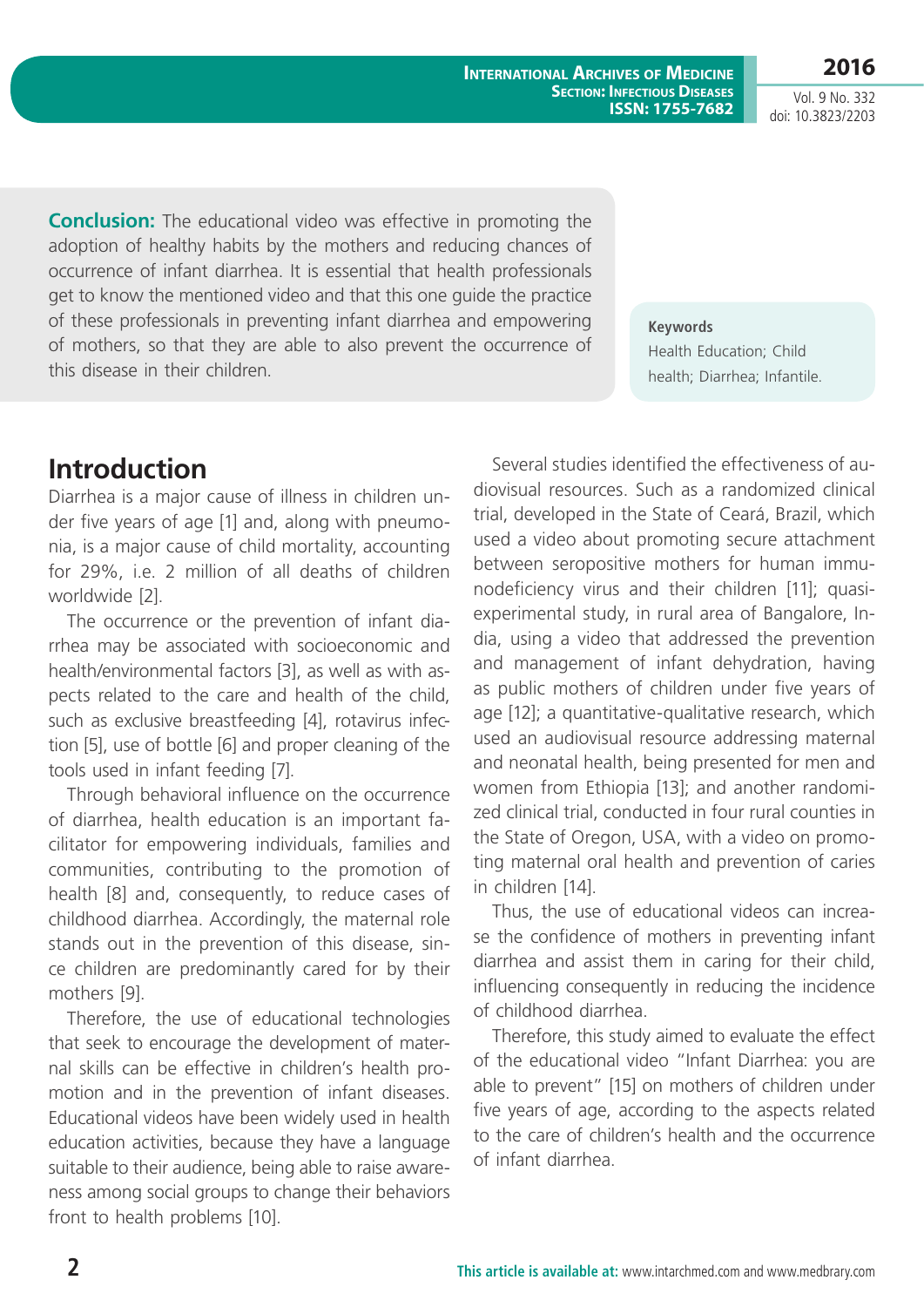Vol. 9 No. 332 doi: 10.3823/2203

**2016**

### **Methods**

#### **Study design**

Randomized clinical trial (RCT) conducted with two groups, comparison and intervention.

#### **Scenario and sample**

Study conducted in two districts belonging to a Primary Health Care Unit (UAPS) of the Regional Executive Secretariat V (SER V) in Fortaleza (CE), located in Northeastern Brazil. Both districts have Human Development Index (HDI) considered to be low, between 0.338 and 0.446, and are deprived of basic social facilities, such as adequate housing, sanitation, education, employment and income. [16]

The sample size was pre-determined using the formula for studies of comparative groups of two experimental means with bilateral test [17]. Thus, participated in the study 133 mothers of children under five years of age, being 70 in the comparison group (CG) and 63 in the intervention group (IG).

Grouped randomization with allocation of each district in one of the groups (intervention or comparison) occurred by simple assortment. Thus, mothers living in the X district were allocated to CG and mothers from the district Y in IG.

The inclusion criteria were: mothers with at least one child under the age of five years, who were registered and tracked in the child welfare service in the UAPS. We excluded those possessing any cognitive limitations preventing them from participating in the educational intervention or answering the used scale, or had no telephone number for contact.

Mothers who met the selection criteria of the study were previously invited by the community health workers to attend on certain days at the UAPS. Both groups attended the place at different times in order to prevent the sharing of information between them.

#### **Data collection and intervention**

Data collection took place from April to June 2013 in two moments: M0 (first meeting) and M1 (two months after the first meeting). The M0 happened in the UAPS, with the administration of one form addressing children's health-related care and another investigating the occurrence of infant diarrhea [18], both applied by a team of researchers. Infant diarrhea is characterized as the occurrence of three or more watery stools in a 24-hour interval [19].

In addition, mothers in the IG watched, in M0, the educational video "Infant Diarrhea: you are able to prevent" [15], which was administered only by the main researcher, in order to maintain blinding. This visual aid was developed based on the principles of the Theory of Self-efficacy [20] and it highlights situations in which mothers demonstrate how to prevent diarrhea in their children even in simpler environmental, socioeconomic and health conditions; moreover, it also highlights experiences of the mothers and instructions given by nurses to assist mothers to be able to increase their self-efficacy in preventing infant diarrhea in their children [21].

The M1 happened by telephone and we used a reduced form to investigate the occurrence of infant diarrhea, with objective and multiple choice questions, which were presented by a previously trained interviewer.

It is noteworthy that this moment took place after two months of the first meeting.

#### **Outcome measure**

The outcome variable was the decrease in the occurrence of infant diarrhea, investigated by applying the reduced form. This instrument comprised questions about the occurrence or not of infant diarrhea. Also, if the child had diarrhea, the mother was asked about the stool characteristics, additional symptoms, such as signs and symptoms of dehydration, looking for some health service, hospitalization of the child, use of medication, conducting homema-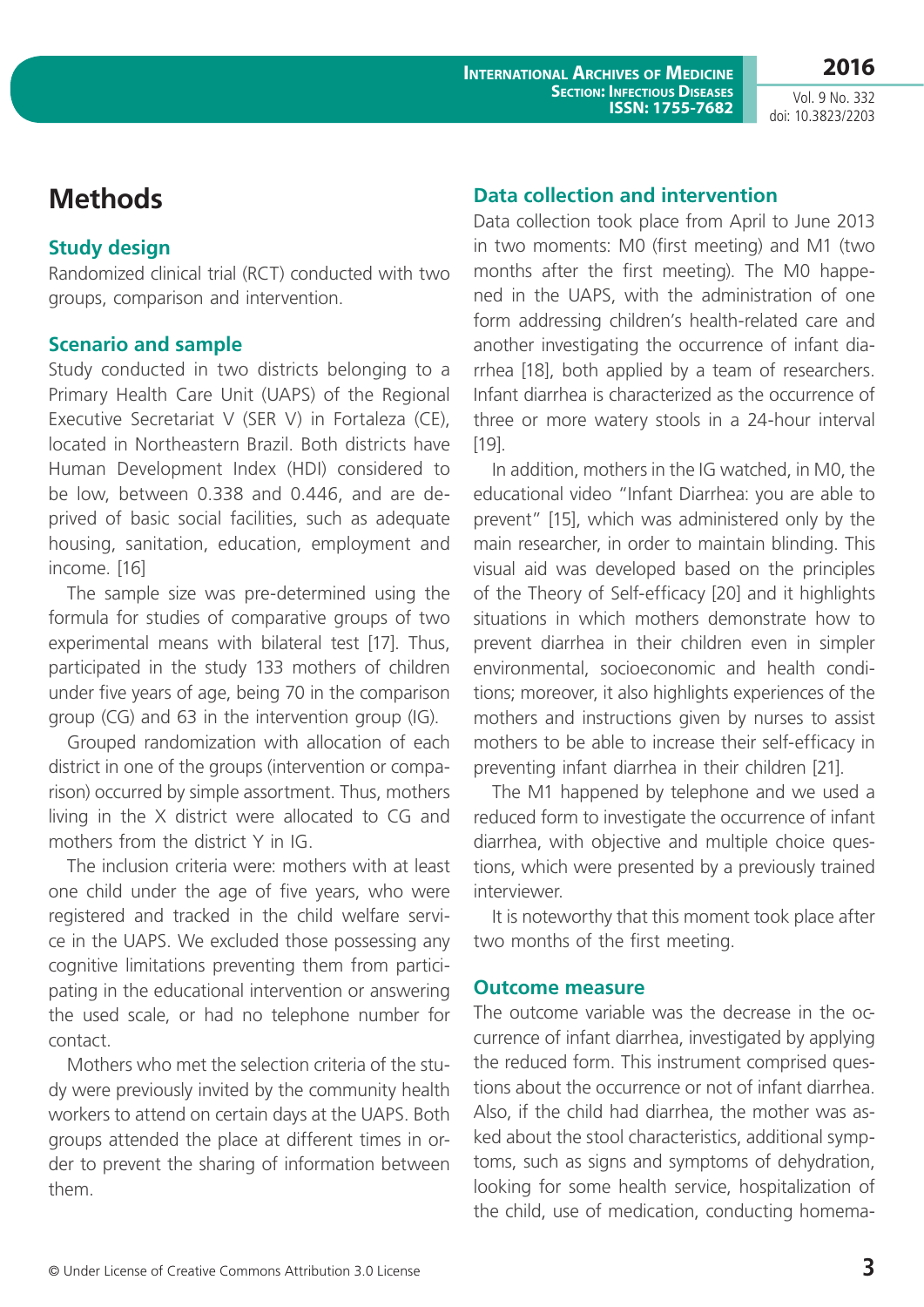Vol. 9 No. 332 doi: 10.3823/2203

de recipes (homemade oral rehydration solution, tea and constipating fruits), use and preparation of the oral rehydration solution, guidelines provided by health professionals, among others.

#### **Statistical Analysis**

The data were processed using the SPSS 20, license number 10101131007. We compared the sociodemographic characteristics of the two groups using the chi-square test. The analysis of the occurrence of infant diarrhea, according to the variables related to children's health and moments, was made through Odds Ratio (OD) and its Confidence Interval (CI) 95%. It was considered as statistically significant  $p$  < 0.05.

### **Ethical Aspects**

The study was approved by the Research Ethics Committee of the Federal University of the Ceará under protocol No. 106/12. The signatures of the mothers were obtained in the Declaration of Free and Clarified Consent, to ensure anonymity, the freedom to continue or not participating in the research and clarification of the relevance of their participation.

## **Results**

It can be observed by **Table 1** that the groups were similar in all sociodemographic aspects analyzed (p> 0.196). Thus, it was predominant among the groups: maternal age between 19 and 29 years, maternal education of 5-8 years of study, women with a partner and house workers, number of residents in the house between 4 and 5 and per capita income equal or higher than 1 minimum wage.

**Table 2** shows the chance of occurrence of infant diarrhea, according to the characteristics related to children's health and the monitoring moments (M0 - before the intervention and M1 - after the educational intervention) of the control group (CG) and intervention (IG).

Table 1. Distribution of mothers according to the group and sociodemographic characteristics. Fortaleza, Ceará, Brazil, 2016.

| <b>Variables</b>                                                                                     | <b>Comparison</b><br><b>Group</b> |               | <b>Intervention</b><br><b>Group</b> |               | p                  |  |  |  |  |  |
|------------------------------------------------------------------------------------------------------|-----------------------------------|---------------|-------------------------------------|---------------|--------------------|--|--|--|--|--|
|                                                                                                      | N                                 | $\frac{1}{2}$ | N                                   | $\frac{0}{0}$ | value <sup>a</sup> |  |  |  |  |  |
| Maternal age (years)                                                                                 |                                   |               |                                     |               |                    |  |  |  |  |  |
| $15 - 18$                                                                                            | 5                                 | 5.6           | 8                                   | 8.9           | .708               |  |  |  |  |  |
| 19-29                                                                                                | 44                                | 48.9          | 47                                  | 52.2          |                    |  |  |  |  |  |
| 30-39                                                                                                | 33                                | 36.7          | 27                                  | 30.0          |                    |  |  |  |  |  |
| 40-58                                                                                                | 8                                 | 8.9           | 8                                   | 8.9           |                    |  |  |  |  |  |
| Maternal Education (years of study)                                                                  |                                   |               |                                     |               |                    |  |  |  |  |  |
| $1 - 4$                                                                                              | 9                                 | 10.0          | 12                                  | 13.3          | .300               |  |  |  |  |  |
| $5 - 8$                                                                                              | 41                                | 45.6          | 48                                  | 53.3          |                    |  |  |  |  |  |
| $9 - 11$                                                                                             | 40                                | 44.4          | 30                                  | 33.3          |                    |  |  |  |  |  |
| <b>Marital Status</b>                                                                                |                                   |               |                                     |               |                    |  |  |  |  |  |
| With partner                                                                                         | 56                                | 62.2          | 59                                  | 66.3          |                    |  |  |  |  |  |
| Without a partner                                                                                    | 34                                | 37.8          | 30                                  | 33.7          | .570               |  |  |  |  |  |
| Occupation                                                                                           |                                   |               |                                     |               |                    |  |  |  |  |  |
| <b>House Workers</b>                                                                                 | 64                                | 71.1          | 67                                  | 74.4          |                    |  |  |  |  |  |
| Others                                                                                               | 26                                | 28.9          | 23                                  | 25.6          | .615               |  |  |  |  |  |
| Child's Gender                                                                                       |                                   |               |                                     |               |                    |  |  |  |  |  |
| Male                                                                                                 | 47                                | 52.2          | 55                                  | 61.8          |                    |  |  |  |  |  |
| Female                                                                                               | 43                                | 47.8          | 34                                  | 38.2          | .196               |  |  |  |  |  |
| Number of residents                                                                                  |                                   |               |                                     |               |                    |  |  |  |  |  |
| 2a3                                                                                                  | 28                                | 31.1          | 30                                  | 33.3          |                    |  |  |  |  |  |
| 4a5                                                                                                  | 42                                | 46.7          | 44                                  | 48.9          | .756               |  |  |  |  |  |
| 6 a 11                                                                                               | 20                                | 22.2          | 16                                  | 17.8          |                    |  |  |  |  |  |
| Per capita income <sup>b</sup> (R\$)                                                                 |                                   |               |                                     |               |                    |  |  |  |  |  |
| 70-169,50                                                                                            | 5                                 | 5.6           | 6                                   | 6.9           | .542               |  |  |  |  |  |
| 169,51-339                                                                                           | 15                                | 16.7          | 13                                  | 14.9          |                    |  |  |  |  |  |
| 340-678                                                                                              | 24                                | 26.7          | 16                                  | 18.4          |                    |  |  |  |  |  |
| 679-2840                                                                                             | 46                                | 51.1          | 52                                  | 59.8          |                    |  |  |  |  |  |
| Number of children                                                                                   |                                   |               |                                     |               |                    |  |  |  |  |  |
| 1                                                                                                    | 29                                | 32.6          | 33                                  | 37.1          |                    |  |  |  |  |  |
| $\overline{2}$                                                                                       | 30                                | 33.7          | 22                                  | 24.7          | .801               |  |  |  |  |  |
| 3a4                                                                                                  | 26                                | 29.2          | 33                                  | 37.1          |                    |  |  |  |  |  |
| 5a8                                                                                                  | $\overline{4}$                    | 4.5           | 1                                   | 1.1           |                    |  |  |  |  |  |
| <sup>a</sup> : Chi-square test, <sup>b</sup> : Minimum wage at the time of<br>collection: R\$ 510,00 |                                   |               |                                     |               |                    |  |  |  |  |  |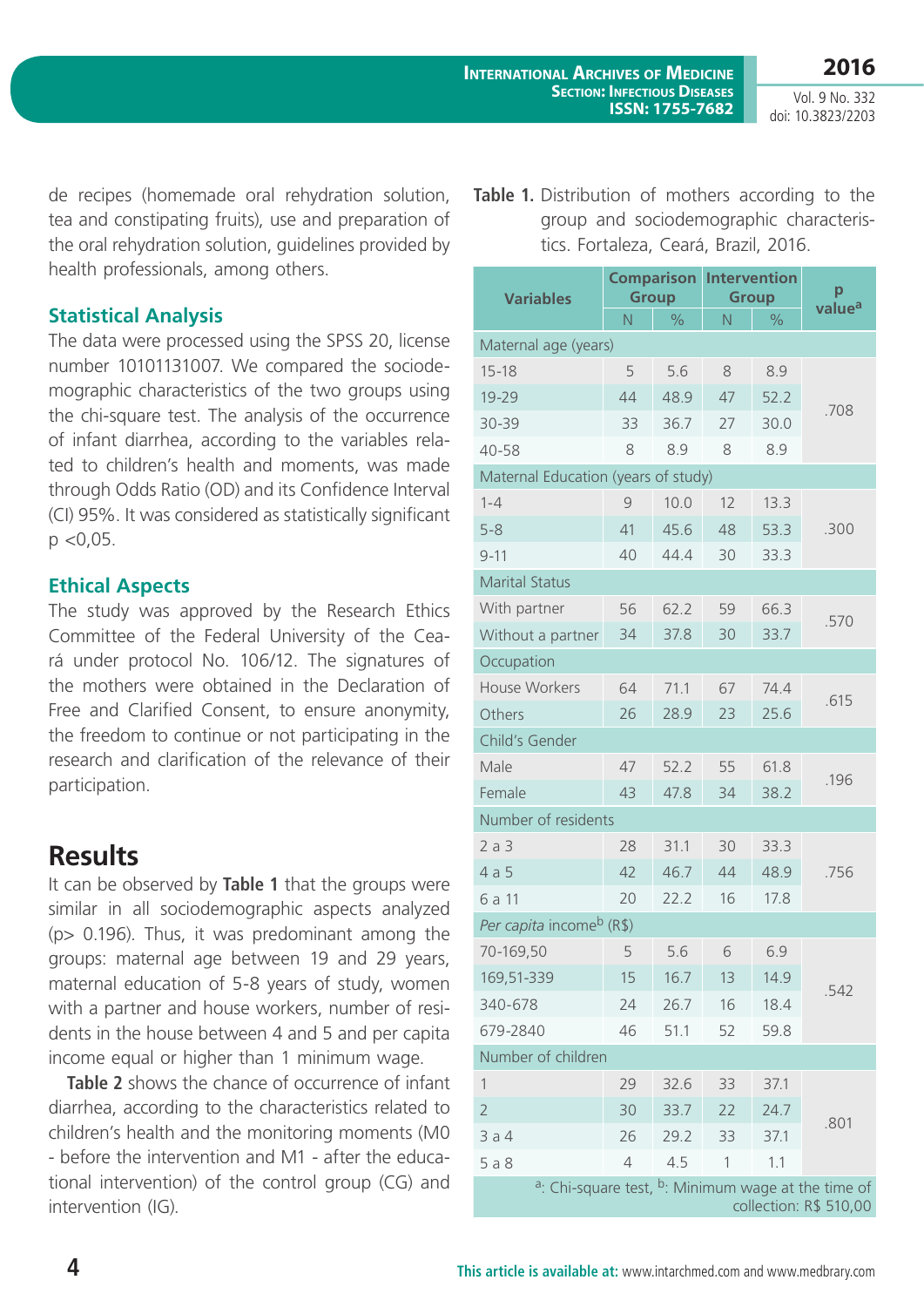Vol. 9 No. 332 doi: 10.3823/2203

| <b>Variables</b>                                 | <b>Occurrence of Diarrhea</b><br>(M <sub>0</sub> ) |               |    | <b>RC</b>     |           | $p-$          | <b>Occurrence of Diarrhea</b><br>(M1) |                |               |                | <b>RC</b>     |           |                |
|--------------------------------------------------|----------------------------------------------------|---------------|----|---------------|-----------|---------------|---------------------------------------|----------------|---------------|----------------|---------------|-----------|----------------|
|                                                  | CG                                                 |               |    | IG            | <b>RC</b> | IC            | valor*                                | CG             |               | IG             |               | <b>RC</b> | IC.            |
|                                                  | N                                                  | $\frac{0}{0}$ | N  | $\frac{0}{0}$ |           | 95%           |                                       | $\overline{N}$ | $\frac{1}{2}$ | N              | $\frac{0}{0}$ |           | 95%            |
| <b>Exclusive Breastfeedingmonths)</b>            |                                                    |               |    |               |           |               |                                       |                |               |                |               |           |                |
| < 6                                              | 61                                                 | 87.1          | 47 | 74.6          | 2.30      | $0.93 - 5.68$ | 0.065                                 | 10             | 90.9          | 7              | 77.8          | 2.85      | $0.21 - 37.99$ |
| $= 6$                                            | 9                                                  | 12.9          | 16 | 25.4          | 1.00      |               |                                       | 1              | 9.1           | $\overline{2}$ | 22.2          | 1.00      |                |
| Rotavirus Vaccine                                |                                                    |               |    |               |           |               |                                       |                |               |                |               |           |                |
| <b>No</b>                                        | 3                                                  | 4.3           | 5  | 8.1           | 0.51      | $0.11 - 2.26$ | 0.375                                 | $\mathbf{1}$   | 8.3           | $\overline{O}$ | $\bigcap$     |           |                |
| Yes                                              | 66                                                 | 95.7          | 57 | 91.9          |           | 1.00          |                                       | 11             | 91.7          | 8              | 100.0         |           |                |
| Bottle utilization in the child's diet           |                                                    |               |    |               |           |               |                                       |                |               |                |               |           |                |
| Yes                                              | 31                                                 | 44.3          | 35 | 54.7          | 0.7       | $0.33 - 1.30$ |                                       | 8              | 66.7          | 5              | 55.6          | 1.60      | $0.27 - 9.49$  |
| <b>No</b>                                        | 39                                                 | 55.7          | 29 | 45.3          | 1.00      |               |                                       | $\overline{4}$ | 33.3          | $\overline{4}$ | 44.0          | 1.0       |                |
| Way of cleaning the bottle after use             |                                                    |               |    |               |           |               |                                       |                |               |                |               |           |                |
| Washes<br>with water                             | 14                                                 | 41.2          | 10 | 29.4          | 1.68      | $0.61 - 4.59$ | 0.310                                 | 3              | 37.5          | $\overline{2}$ | 40.0          | 0.90      | $0.09 - 8.89$  |
| <b>Boil/Scald</b>                                | 20                                                 | 58.8          | 24 | 70.6          | 1.00      |               |                                       | 5              | 62.5          | 3              | 60.0          |           | 1.0            |
| Boil/Scald the utensils used in the child's diet |                                                    |               |    |               |           |               |                                       |                |               |                |               |           |                |
| <b>No</b>                                        | 39                                                 | 55.7          | 34 | 55.7          | 0.99      | $0.50 - 1.99$ | 1.000                                 | 7              | 58.3          | $\overline{2}$ | 22.2          | .90       | $0.70 - 34.30$ |
| Yes                                              | 31                                                 | 44.3          | 27 | 44.3          |           | 1.00          |                                       | 5              | 41.7          | 7              | 77.8          |           | 1.0            |

**Table 2.** Evaluation of odds ratio of infant diarrhea according to the aspects related to the care and health of the child. Fortaleza, Ceará, Brazil, 2016.

Despite of not having a statistically significant association between the occurrence of infant diarrhea and the characteristics studied, it can be observed that the chance for occurrence of diarrhea showed up higher in CG (OR> 1), associated with the variables:

The chance of the children who were exclusively breastfed less than six months to have diarrhea in M0 in CG was 2.30 times higher than in the IG, compared with those who were breastfed for six months. Related to M1, it can be seen that the chance continued higher in CG and even increased to 2.85 times.

In turn, the rotavirus vaccine showed no difference in chances for the occurrence of diarrhea in children in the two groups (OR <1.0) on both moments.

Note that the chance of occurrence of diarrhea among those who used a bottle in the child's diet in M1, after two months of educational intervention, was 1.60 times higher in CG than in IG.

Regarding the cleaning of the bottle after use, it can also be found that in M0, the chance of occurrence of diarrhea in children whose mothers just washed with soap and water was 1.68 times higher in the CG than in the IG.

Still, it can be observed that regarding to mothers who did not boil/scald the utensils used in the child's diet, the chance of diarrhea in children in the CG, in M1, was 4.90 times higher than in the IG.

## **Discussion**

The occurrence of diarrhea is usually associated with low educational level of the child's caregiver, illiterate or under 8 years of education [6, 9, 22]; mothers aged 20 to 29 years [22] and house workers [23];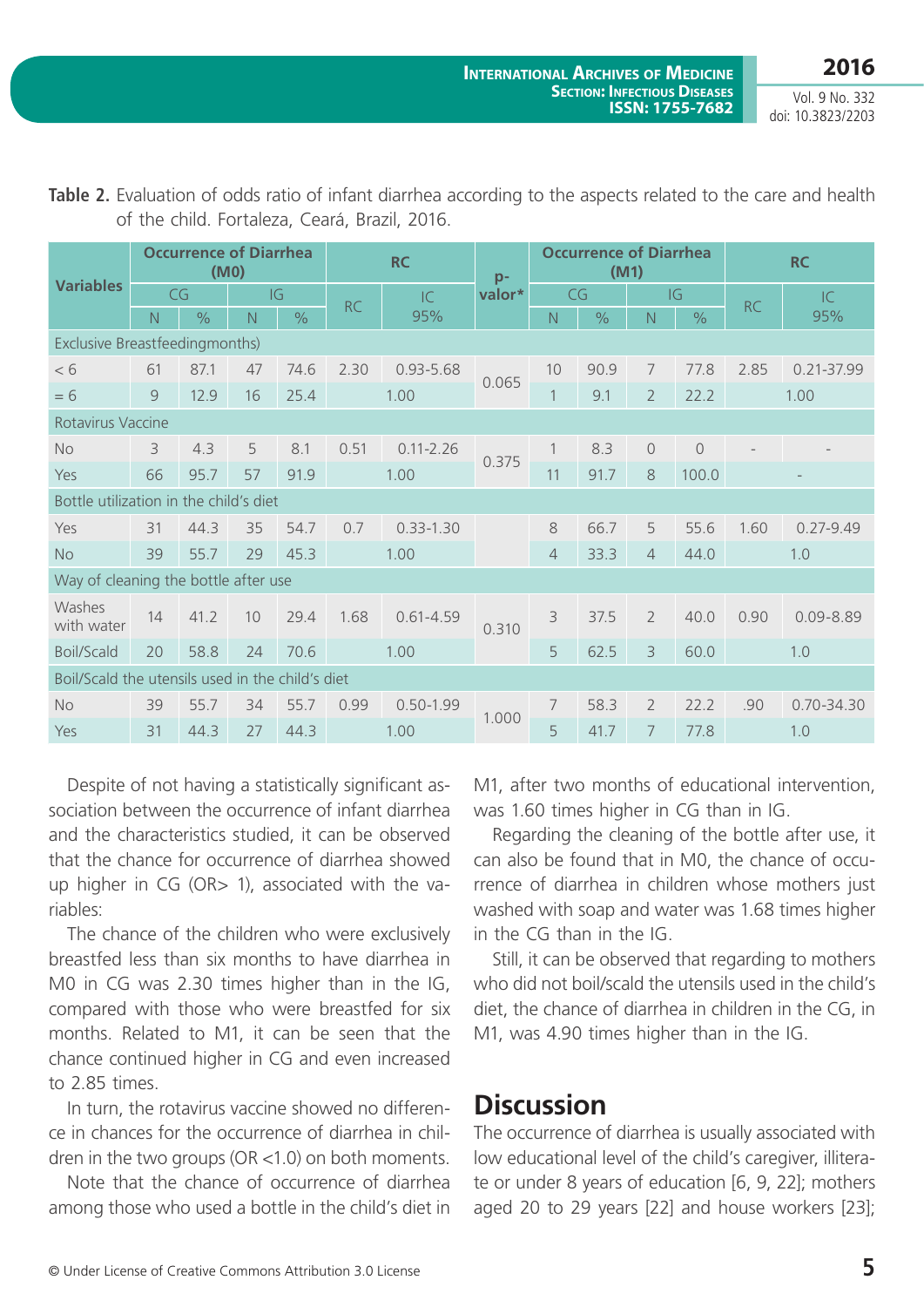Vol. 9 No. 332 doi: 10.3823/2203

**2016**

and families with family income below a minimum wage [6]. These characteristics, mostly, are similar to the mothers of children with diarrhea in this study, although the income of the majority of mothers was higher than the minimum wage (between R\$ 679.00 and R\$ 2840.00).

Regarding the occurrence of diarrhea associated with the variable exclusive breastfeeding, it can be seen that in both groups, most children with diarrhea were exclusively breastfed for less than six months. A research conducted in Qatar, to determine the relation between breastfeeding and diarrhea, found that from the 1278 newborns investigated, the risk for diarrhea was higher in children fed with infant formula (48.7%) and in those who were partially breastfed (37.3%) when compared to those who were exclusively breastfed (32.5%) [4].

In addition, the chance of children exclusively breastfed for less than six months have diarrhea was 2.30 times (M0) and 2.85 times (M1) higher in CG than in IG. It is noteworthy that in the educational video "Diarrhea: you are able to prevent", in addition to stimulating the exclusive breastfeeding for 6 months in order to prevent infant diarrhea, healthy habits are especially encouraged to be adopted, such as washing hands with water and soap, soaking fruits and vegetables in sodium hypochlorite or bleach, cleaning household items and the place where the food is prepared, disposal of household waste, healthy nutrition, up-to-date vaccination, among others [24].

Thus, it is understood that, regardless of the majority of children, in both groups the CG and IG, have been breastfed for less time than recommended, the mothers of the IG possibly were more confident about adopting preventive care against diarrhea after watching the video, therefore minimizing the risk of the occurrence of diarrhea two months after the educational intervention.

Regarding the oral human rotavirus vaccine (OHRV), it is noted, in both groups, that the majority of children who had diarrhea had already been vaccinated. In Maracaibo, a study with children under five years of age, who had diarrheal syndrome, revealed that 43.6% of the unvaccinated children and 33.3% of the vaccinated ones against rotavirus obtained positive result for rotavirus [5].

In Brazil, between 2006 and 2010, it was verified a significant decrease in morbimortality among children under one year of age after the introduction of OHRV. However, on the other hand, among the population of one to four years of age there was no decrease, which may be explained by the only two years of immunity period provided by the vaccine [25].

Furthermore, it is known that other pathogens may be the cause of infant diarrhea. In the city of Honduras, a study determined the enteropathogens associated with acute diarrhea in children aged between six months and five years, and it was identified a statistically significant association with rotavirus infections, but also adenovirus and *Cryptosporidium spp*. [26]. Thus, only the rotavirus vaccine is not able to reduce diarrhea rates, warning again the need to be promoted, among mothers, the various preventive care of diarrhea proposed in the educational video.

In the presented study, it is noted that the chance of occurrence of diarrhea among mothers who used a bottle in the child's diet, in M1, was 1.60 times higher in CG than in IG. In a survey conducted in Macapá, Brazil, it was also identified that the risk of diarrhea is associated with bottle feeding and its inadequate cleaning. [6]

Regarding the cleaning after use of the bottle, it was found that the majority boiled/scalded them, with an odds ratio for the occurrence of infant diarrhea similar in both groups, in M0 and M1. Moreover, among mothers who washed the bottle only with soap and water, the chance of occurrence of diarrhea in children, in M0, was 1.68 times higher in CG than in IG, with no difference between the odds ratio for the groups in M1.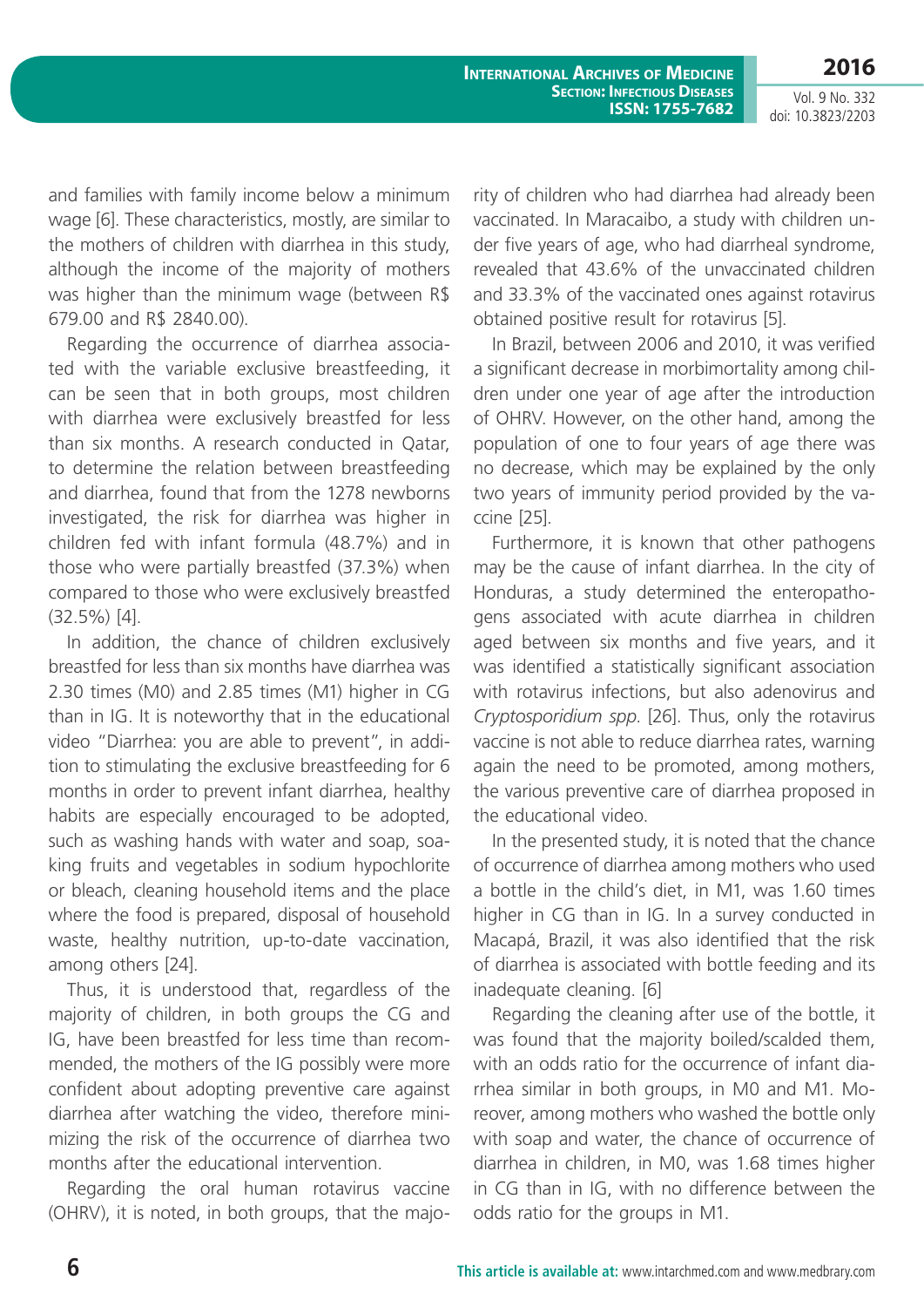**2016** Vol. 9 No. 332

doi: 10.3823/2203

Lastly, mothers were asked whether they boiled/ scalded other utensils used in the feeding of the child, such as plate, spoon and cup, and it can be observed that among mothers who did not boil/ scald these utensils, the children presented in M1, 4.90 times more likely to have diarrhea than in the IG. We must highlight the importance of cleaning the environment where these utensils will be washed, whereas a space devoid of hygiene favors the contamination of utensils.

In a district in Indonesia, with a high prevalence of infant diarrhea, it was observed, in investigation of 274 children aged 12 to 59 months, that there was no statistical significance between where utensils are washed (if indoors or outdoors), how they are washed (with tap water or in a bucket), and the frequency of the changing of the water in the bucket with the occurrence of infant diarrhea. It is worth noting that, in this study, it mentions only the use of water for washing utensils. In addition, the odds ratio for the occurrence of infant diarrhea was only 0.38 times in children who have their utensils washed indoors and 0.14 times in those who have the water in the bucket changed for washing utensils. [7]

It is noted that not only the use of the bottle gives risk to the occurrence of diarrhea, but also its inadequate cleaning, as well as the cleaning of other utensils used in child's nutrition. It is therefore crucial that health professionals, especially nurses, empower mothers for proper wash of all the utensils used in the child's nutrition and the environment where they will be cleaned, so that they feel able to prevent diarrhea in their children.

Given the findings, we observe that the children of mothers from IG had less chances of infant diarrhea, revealing thereby the effectiveness of the educational video "Infant Diarrhea: you are able to prevent."

However, reinforces that only the knowledge of risk factors for diarrhea is not a predictor of behaviors that aim a desirable outcome. Because mothers who believe they can keep their children healthy are more likely to perform preventive behaviors against infant diarrhea, even if they do not have the proper knowledge about the risk factors for this problem [27].

Therefore, educational technologies that have only emphasis on information sharing are not sufficient to behavioral changes as self-efficacy should be considered essential for the application of acquired knowledge. [28]

The study had as limitations: short follow-up of mothers to investigate the occurrence of infant diarrhea and a single application of the educational intervention, which also occurred in an isolated way. Thus, the use of periodic educational interventions should be recommended to motivate continuously everyday practices for the prevention of infant diarrhea, as well as the training of nurses and studies on the use of this educational video.

## **Conclusion**

The educational video "Diarrhea: you are able to prevent" was effective in promoting the adoption of healthy habits by mothers of children under five years of age, being able to reduce the chances for the occurrence of infant diarrhea.

The educational video "Diarrhea: you are able to prevent" promoted the adoption of healthy habits in the care of children under five years of age, being able to reduce the chances of the occurrence of infant diarrhea in the intervention group, even though it was not observed statistically significant association between the occurrence of diarrhea and the studied variables.

Thus, it is fundamental that health professionals get to know the mentioned video and that it can be a tool that guides the practice of these professionals in preventing infant diarrhea and empowering mothers so that they feel able to also prevent the occurrence of this disease in their children.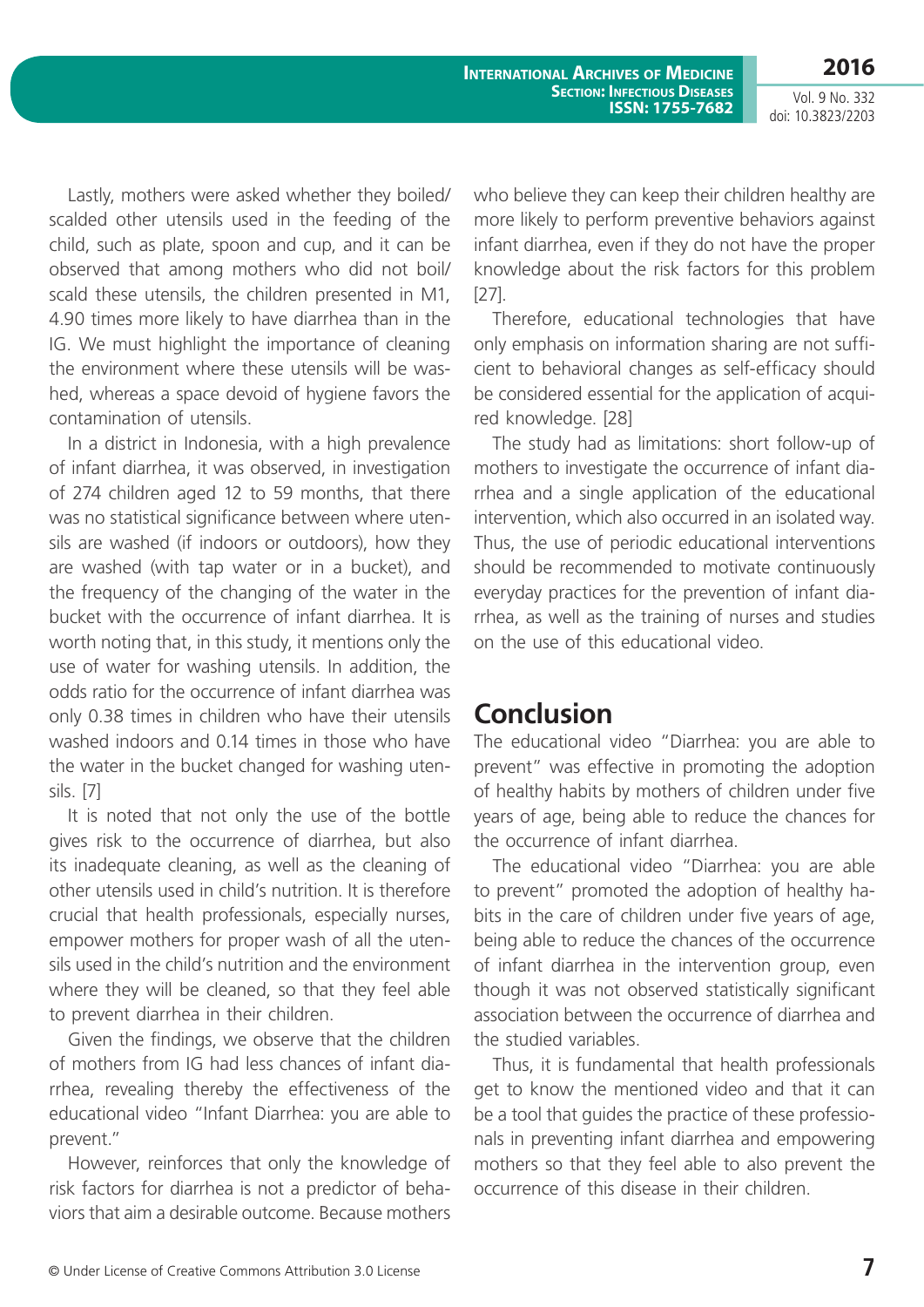Vol. 9 No. 332 doi: 10.3823/2203

#### **Conflict of interest**

The authors declare that they have no conflict of interest.

### **References**

- **1.** Mamo, A. and Hailu, A. Assessment of Prevalence and Related Factors of Diarrheal Diseases among Under-Five Year's Children in Debrebirehan Referral Hospital, Debrebirehan Town, North Shoa Zone, Amhara Region, Ethiopia. Open Access Library Journal. 2014; 1:1-14.
- **2.** World Health Organization (WHO). Ending Preventable Child Deaths from Pneumonia and Diarrhoea by 2025: The integrated Global Action Plan for Pneumonia and Diarrhoea (GAPPD). Geneva: WHO; 2013.
- **3.** Paz, M.G.A., Almeida, M.F. and Gunther, W.M.R. Diarrhea in children and sanitation and housing conditions in periurban areas in the city of Guarulhos, SP. Rev. bras. Epidemiol. 2012; 15:188-97.
- **4.** Bener, A., Ehlayel, M.S. and Abdulrahman, H.M. Exclusive breast feeding and prevention ofdiarrheal diseases. A study in Qatar. Rev. Bras. Saúde Matern. Infant. 2011; 11: 83-7.
- **5.** Atencio, R., Bracho, A., Porto, L., Callejas, D., Costa, L., Monsalve, F. et al. Síndrome diarreico por rotavirus en niños menores de 5 años inmunizados y no de la ciudad de Maracaibo, estado Zulia, Venezuela. Kasmera, 2013; 41: 59-68
- **6.** Porcy, C., Ferro, T.A.F., Monteiro, S.G., Menezes, R.A.O., Barbosa, F.H.F. and Monteiro Neto, V. Epidemiologia da doença diarreica associada às Escherichia coli diarreiogênicas em crianças residentes em uma área alagada de Macapá – Amapá, Brasil. Ciência Equatorial. 2013; 3:57-68.
- **7.** Agustina, R., Sari, T.P., Satroamidjojo, S., Bovee-Oudenhoven, I.M.J., Feskens, E.J.M. and Kok, F.J. Association of food-hygiene practices and diarrhea prevalence among Indonesian young children from low socioeconomic urban areas. BMC Public Health. 2013; 13:1-12.
- **8.** Cervera, D.P.P., Parreira, B.D.M. and Goulart, B.F. Health education: perception of primary health care nurses in Uberaba, Minas Gerais State. Ciênc. saúde coletiva. 2011; 16:1547-54.
- **9.** Caruso, B., Stephenson, R. and Leon, J.S. Maternal behavior and experience, care access, and agency as determinants of child diarrhoea in Bolivia. Rev. Panam Salud Publica. 2010; 28:429-39.
- **10.** Moraes, A.F. Cultural diversity in health-related videos. Interface. 2008; 12:811-22.
- **11.** Barbosa, R.M. and Bezerra, A.K. Validation of an educational video for the promotion of attachment between seropositive HIV mother and her child. Rev. bras. enferm. 2011; 64:328-34.
- **12.** Banik P. A study to evaluate the effectiveness of video assisted teaching programm on knowledge and practice regarding prevention and home management of dehydration among the mothers of under five children in a selected rural area of Bangalore [dissertation]. Bangalore: Rajiv Gandhi University of Health Sciences; 2012.
- **13.** Desta, B.F., Mohammed, H., Barry, D., Frew, A.H., Hepburn, K. and Claypoole, C. Use of Mobile Video Show for Community Behavior Change on Maternal and Newborn Health in Rural Ethiopia. J Midwifery Womens Health. 2014; 59:S65-72.
- **14.** Weinstein, P., Milgrom, P., Riedy, C.A., Mancl, L.A., Garson, G., Huebner, C.E. et al. Treatment fidelity of brief motivational interviewing and health education in a randomized clinical trial to promote dental attendance oflow-incomemothers and children: Community-Based Intergenerational Oral Health Study "Baby Smiles". BMC Oral Health. 2014; 14.
- **15.** Joventino ES. Elaboração e validação de vídeo educativo para promoção da autoeficácia materna na prevenção da diarreia infantil [tese]. Fortaleza: Departamento de Enfermagem; Universidade Federal do Ceará; 2013.
- **16.** Fortaleza, Secretaria Municipal de Saúde, Célula de Vigilância Epidemiológica/CIEVS/SIMDA. Consolidado das notificações de casos de diarreia aguda por Secretaria Executiva Regional. Fortaleza; 2013. Available in: [http://tc1.sms.fortaleza.ce.gov.](http://tc1.sms.fortaleza.ce.gov.br/simda/notifica/graficoSerano=2012&ser=&agravo=A09) [br/simda/notifica/graficoSerano=2012&ser=&agravo=A09.](http://tc1.sms.fortaleza.ce.gov.br/simda/notifica/graficoSerano=2012&ser=&agravo=A09) Accessed: 21 jan 2013.
- **17.** Arango HG. Bioestatística: teórica e computacional. Rio de Janeiro: Guanabara Koogan; 2009.
- **18.** Joventino ES. Desenvolvimento de escala para mensurar a autoeficácia materna na prevenção da diarreia infantil [dissertação]. Fortaleza: Departamento de Enfermagem; Universidade Federal do Ceará; 2010.
- **19.** Organização Mundial da Saúde. Mortality Country Fact Sheet 2006. Avaliable in: [http://www.who.int/whosis/mort/profiles/](http://www.who.int/whosis/mort/profiles/mort_searo_idn_indonesia.pdf) [mort\\_searo\\_idn\\_indonesia.pdf.](http://www.who.int/whosis/mort/profiles/mort_searo_idn_indonesia.pdf) Acess in: 30 de sep. 2009.
- **20.** Bandura, A. Self-efficacy: toward a unifying theory of behavioral change. Psychol. Rev. 1997; 84:191-215.
- **21.** Joventino, E.S., Penha, J.C., Ximenes, L.B., Castro, R.C.M.B., Gomes, A.L.A. and Almeida, P.C. Effect of educational video about maternal self-efficacy and occurrence of childhood diarrhea: randomized clinical trial. Indian Journal of Applied Research. 2015; 5:688-92.